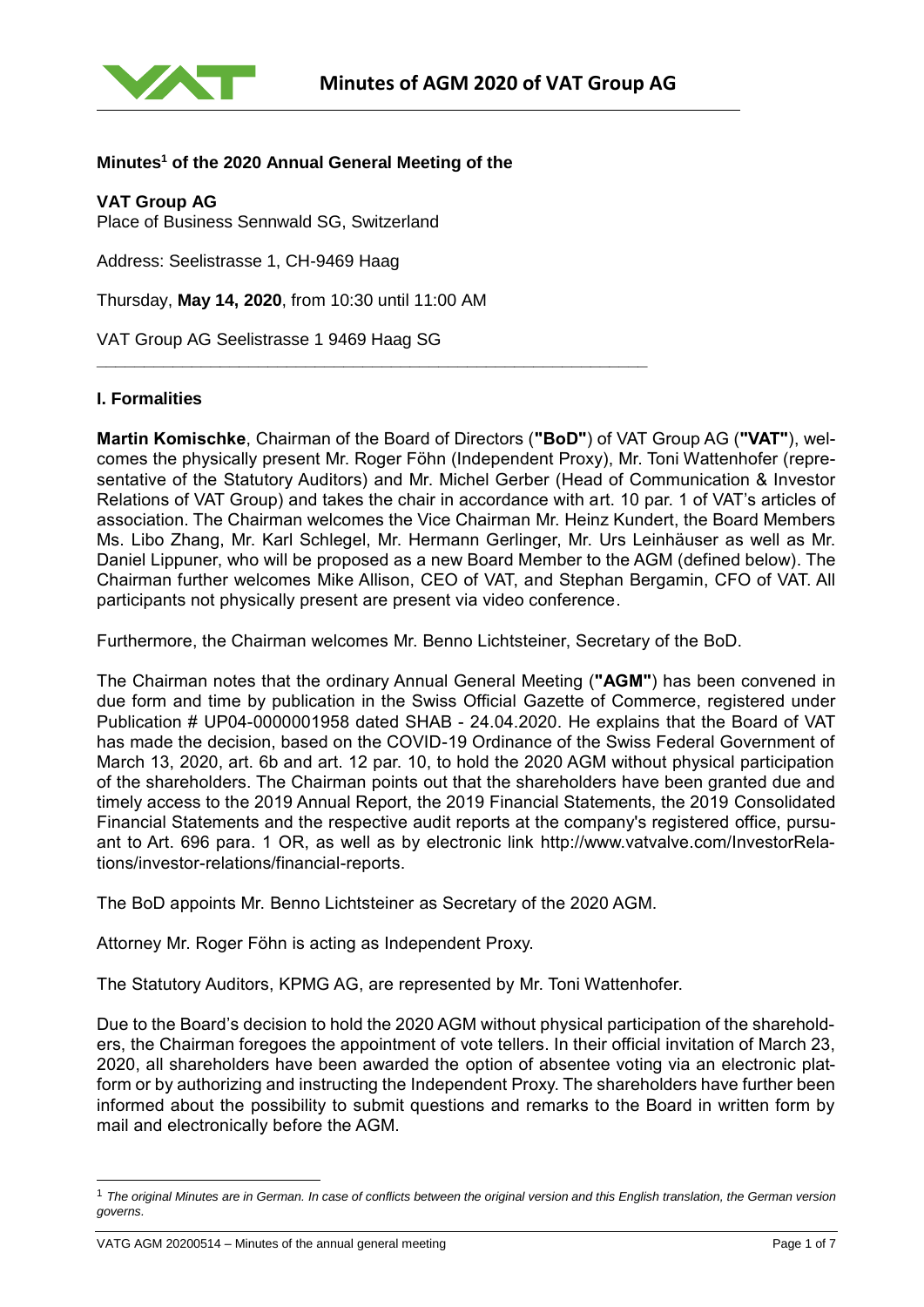

The Chairman informs the Independent Proxy of all additional administrative matters of the AGM. He then declares the AGM to be duly constituted and to have legal capacity to pass valid resolutions on all items on the agenda.

**II. Presence** (at 10:38 AM)

The Chairman ascertains presence.

**No shareholders, no shareholder representatives** and **1 independent proxy**, who together represent 19'458'963 registered shares, which is equal to 64.9% of all issued registered shares as are present as follows:

| - Roger Föhn, Attorney as Independent Proxy: | 19'458'963 registered stock |
|----------------------------------------------|-----------------------------|
|----------------------------------------------|-----------------------------|

#### **III. Address**

Due to the Board's decision to hold the 2020 AGM without physical participation of the shareholders, the Chairman foregoes his annual address to the shareholders. Likewise, the CEO renounces the annual overview and outlook on VAT activities and challenges in the market.

#### **IV. Votes and elections**

The Chairman proceeds with the votes and the elections:

## **1. Approval of 2019 Annual Report**

The Board of Directors proposes that the Annual General Meeting approve the 2019 annual report, the statutory financial statements of VAT Group AG and the consolidated financial statements for the 2019 financial year and acknowledge receipt of the audit report.

| - Yes:        | 99.98%        |
|---------------|---------------|
| - No:         | $0.02\%$      |
| - Abstention: | 436'074 votes |

#### **2. Appropriation of Results and Distribution from Capital Contribution Reserves**

#### **2.1. Appropriation of Results**

The Board of Directors proposes to carry forward the accumulated profit of CHF 226,378,809 (consisting of the previous year's profit of CHF 52,105,255 and the profit for the 2019 financial year of CHF 174,273,554) to the new account.

| - Yes:        | 99.96%        |
|---------------|---------------|
| - No:         | 0.04%         |
| - Abstention: | 243'303 votes |

# **2.2. [Distribution from Capital Contribution Reserves](file:///C:/Users/koem/AppData/Local/Microsoft/Windows/INetCache/Content.Outlook/8T22CDA9/2017%2003%2031%20-%20GV%20Einladung.docx%23_Toc478713180)**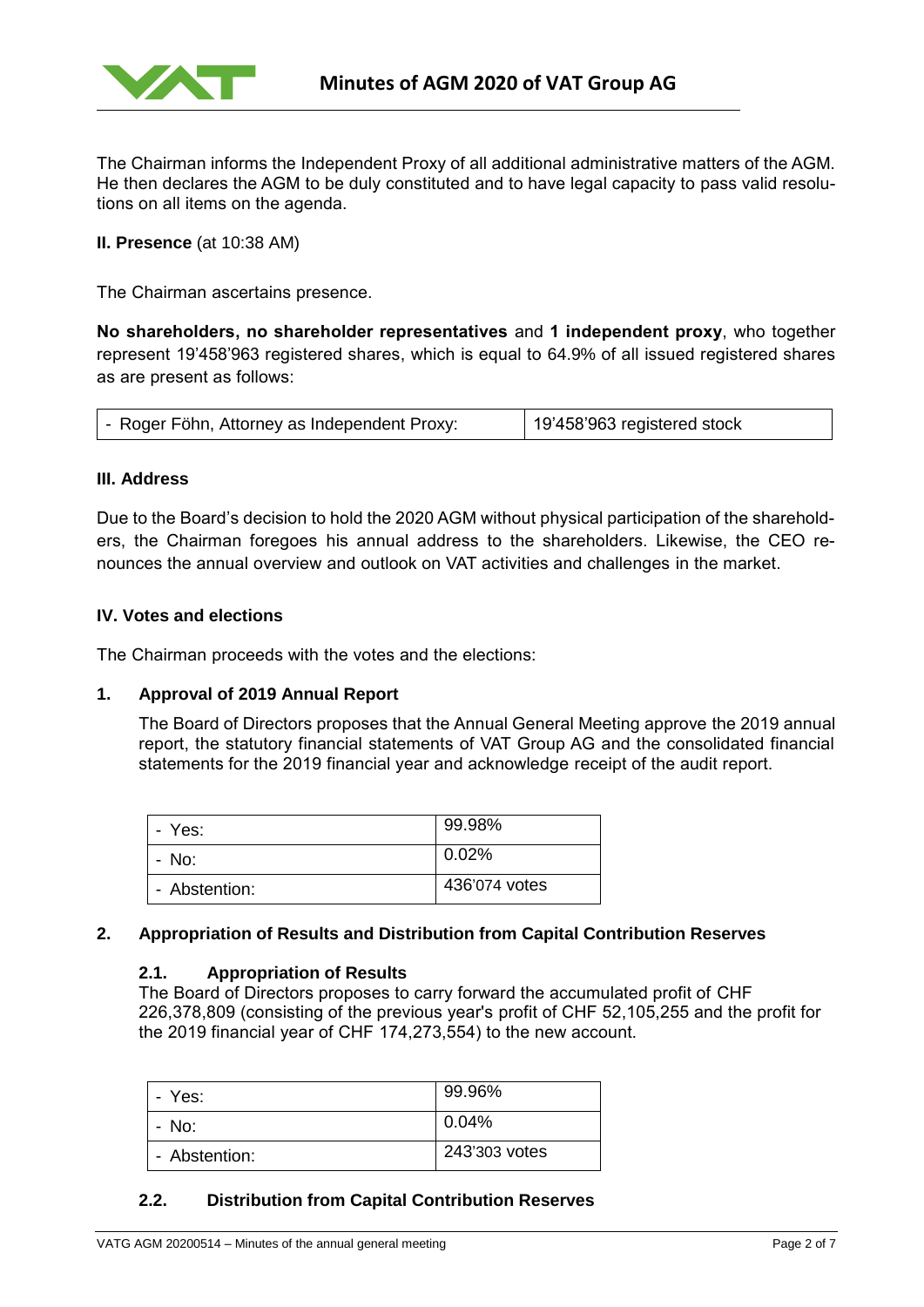

The Board of Directors proposes a dividend distribution of CHF 4.00 per registered share, CHF 2.00 out of retained earnings and CHF 2.00 out of capital contribution reserves.

| - Yes:        | 95.76%        |
|---------------|---------------|
| - No:         | 4.24%         |
| - Abstention: | 243'095 votes |

## **3. Discharge of the Members of the Board of Directors and the Group Executive Committee**

The Board of Directors proposes that the members of the Board of Directors and the Executive Board be discharged from responsibility in respect of the financial year 2019 in a single vote for all members of the Board of Directors and the Executive Board.

| - Yes:        | 99.15%        |
|---------------|---------------|
| - No:         | 0.85%         |
| - Abstention: | 440'939 votes |

#### **4. [Elections](file:///C:/Users/koem/AppData/Local/Microsoft/Windows/INetCache/Content.Outlook/8T22CDA9/2017%2003%2031%20-%20GV%20Einladung.docx%23_Toc478713182)**

#### **4.1. Election of the Chairman of the Board of Directors and other members of the Board of Directors**

#### **4.1.1. Re-election of Mr. Martin Komischke as member of the Board of Directors and Chairman of the Board of Directors**

The Board of Directors proposes that Mr. Martin Komischke be re-elected as a member of the Board of Directors and as Chairman of the Board of Directors until the end of the next Annual General Meeting.

| - Yes:        | 98.83%        |
|---------------|---------------|
| - No:         | 1.17%         |
| - Abstention: | 347'335 votes |

# **4.1.2. Re-election of Mr. Urs Leinhäuser as member of the Board of Directors**

The Board of Directors proposes that the Annual General Meeting re-elect Mr. Urs Leinhäuser as member of the Board of Directors until the end of the next Annual General Meeting.

| - Yes:        | 99.39%        |
|---------------|---------------|
| - No:         | 0.61%         |
| - Abstention: | 253'094 votes |

## **4.1.3. Re-election of Mr. Karl Schlegel as member of the Board of Directors**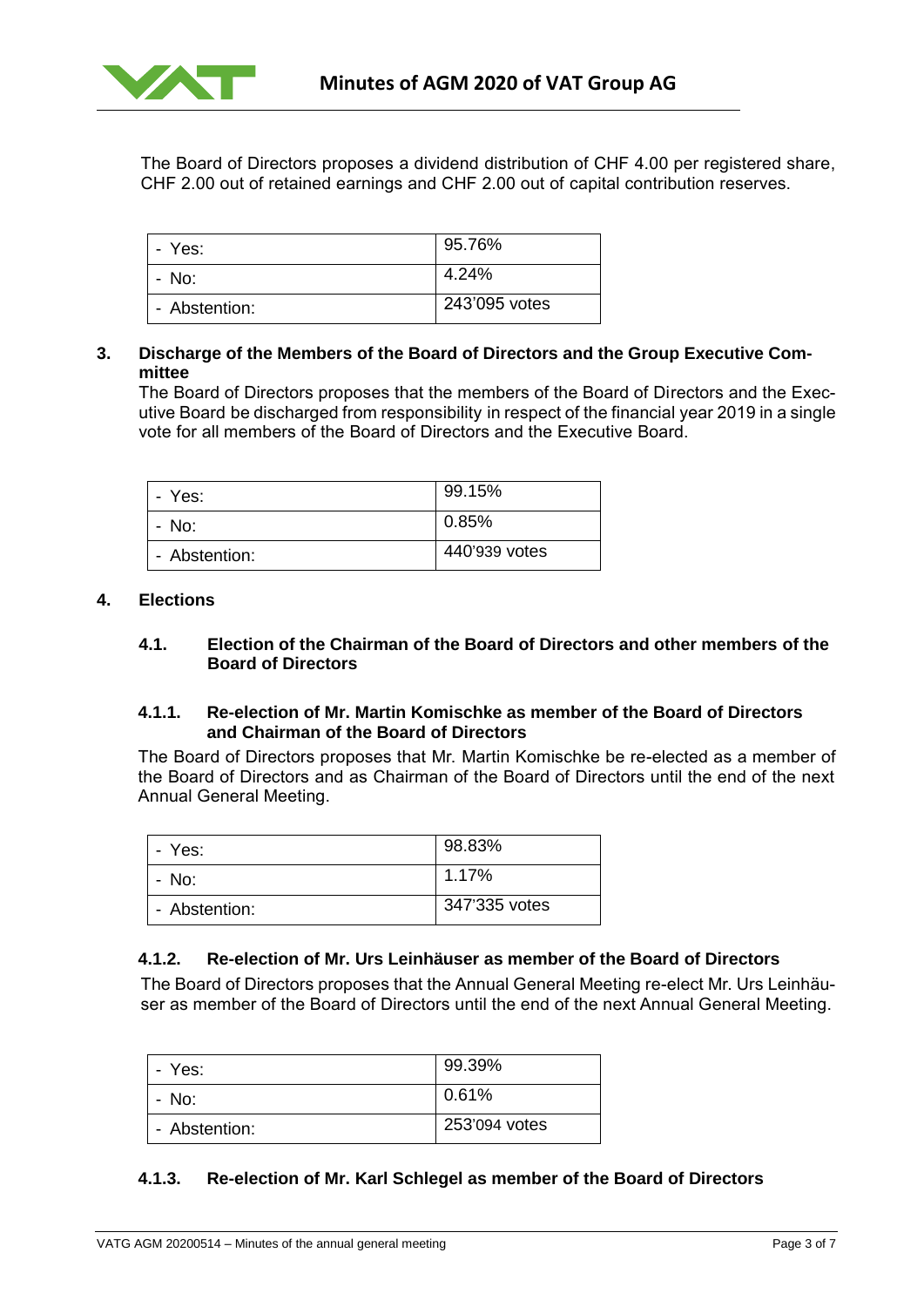

The Board of Directors proposes that the Annual General Meeting re-elect Mr. Karl Schlegel as member of the Board of Directors until the end of the next Annual General Meeting.

| - Yes:        | 98.61%        |
|---------------|---------------|
| - No:         | 1.39%         |
| - Abstention: | 261'451 votes |

# **4.1.4. Re-election of Mr. Hermann Gerlinger as member of the Board of Directors**

The Board of Directors proposes that the Annual General Meeting re-elect Mr. Hermann Gerlinger as member of the Board of Directors until the end of the next Annual General Meeting.

| - Yes:        | 99.71%        |
|---------------|---------------|
| - No:         | 0.29%         |
| - Abstention: | 252'985 votes |

# **4.1.5. Re-election of Mr. Heinz Kundert as member of the Board of Directors**

The Board of Directors proposes that the Annual General Meeting re-elect Mr. Heinz Kundert as member of the Board of Directors until the end of the next Annual General Meeting.

| - Yes:        | 95.90%        |
|---------------|---------------|
| - No:         | 4.10%         |
| - Abstention: | 263'678 votes |

## **4.1.6. Re-election of Ms. Libo Zhang as member of the Board of Directors**

The Board of Directors proposes that the Annual General Meeting re-elect Ms. Libo Zhang as member of the Board of Directors until the end of the next Annual General Meeting.

| - Yes:        | 99.80%        |
|---------------|---------------|
| - No:         | 0.20%         |
| - Abstention: | 255'390 votes |

## **4.1.7. Election of Mr. Daniel Lippuner as new member of the Board of Directors**

The Board of Directors proposes that the Annual General Meeting elect Mr. Daniel Lippuner as new member of the Board of Directors until the end of the next Annual General Meeting.

| Yes:<br>$\overline{\phantom{0}}$ | 99.59% |
|----------------------------------|--------|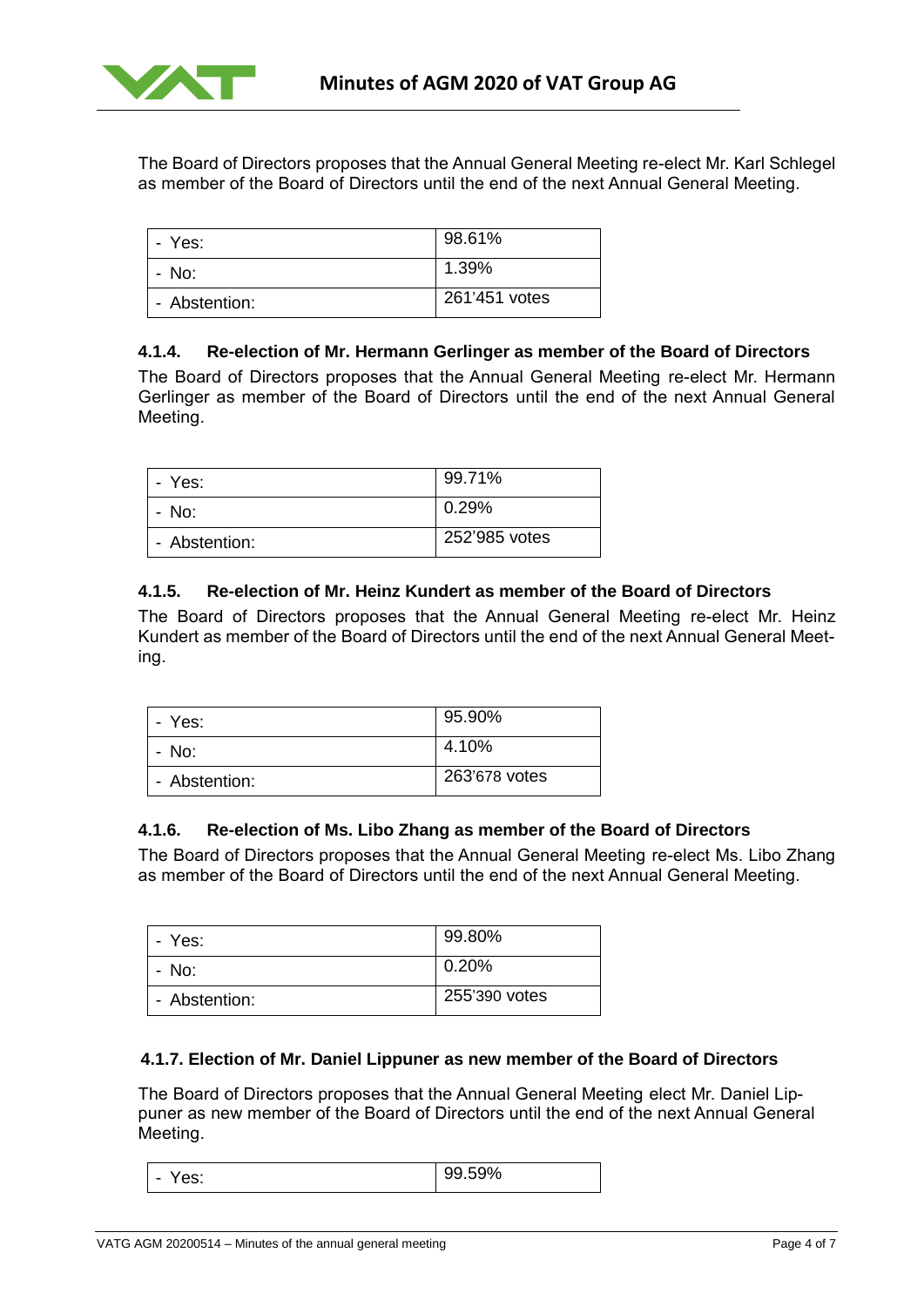

| No:<br>-      | 0.41%         |
|---------------|---------------|
| - Abstention: | 254'789 votes |

# **4.2. Election of the Members of the Nomination and Compensation Committee**

The Board of Directors proposes that the following persons be individually elected as members of the Nomination and Compensation Committee until the end of the next Annual General Meeting.

# **4.2.1. Re-election of Mr. Martin Komischke as member of the Nomination and Compensation Committee**

| - Yes:        | 90.02%        |
|---------------|---------------|
| - No:         | 9.98%         |
| - Abstention: | 300'539 votes |

#### **4.2.2. Re-election of Mr. Karl Schlegel as member of the Nomination and Compensation Committee**

| - Yes:        | 61.68%        |
|---------------|---------------|
| - No:         | 38.32%        |
| - Abstention: | 266'265 votes |

## **4.2.3. Re-election of Mr. Heinz Kundert as member of the Nomination and Compensation Committee**

| - Yes:        | 55.16%        |
|---------------|---------------|
| - No:         | 44.84%        |
| - Abstention: | 268'644 votes |

## **5. Re-election of the Independent Proxy**

The Board of Directors proposes that the Annual General Meeting re-elect Mr. Roger Föhn, attorney- at-law, Kalchbühlstrasse 4, 8038 Zurich, as Independent Proxy from May 15, 2020, until the end of the next Annual General Meeting.

| - Yes:        | 99.13%        |
|---------------|---------------|
| - No:         | 0.87%         |
| - Abstention: | 242'465 votes |

# **6. Re-election of the Statutory Auditors for the Financial Year 2019**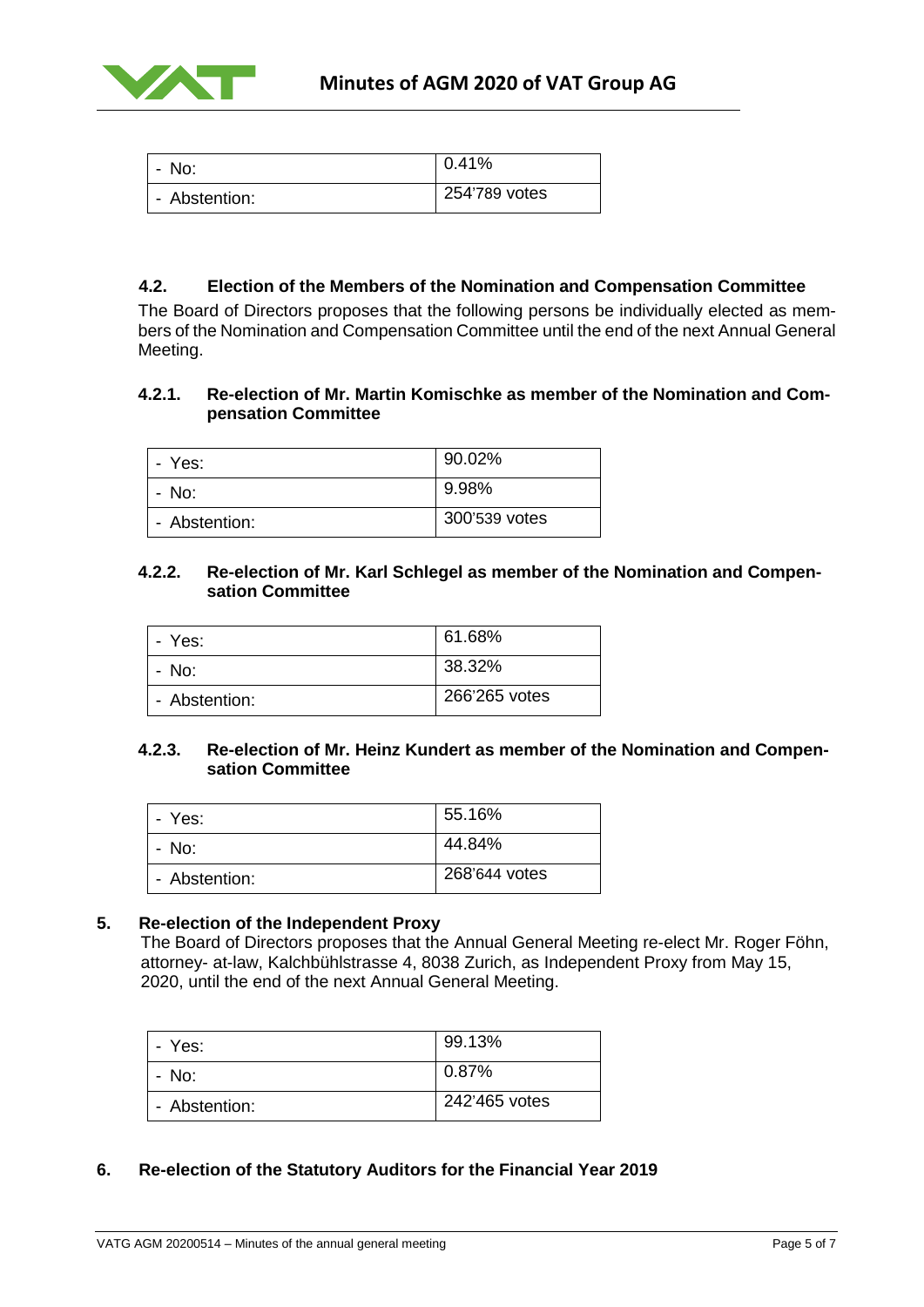

The Board of Directors proposes that the Annual General Meeting re-elect KPMG AG, St. Gallen, as Statutory Auditors for the financial year 2020.

| - Yes:        | 93.09%        |
|---------------|---------------|
| - No:         | 6.91%         |
| - Abstention: | 247'338 votes |

## **7. Compensation**

#### **7.1. Consultative Vote on the Compensation Report for the Financial Year 2019**

The Board of Directors recommends that the Compensation Report 2019 contained in the Annual Report 2019 be approved (consultative vote).

| - Yes:        | 92.59%        |
|---------------|---------------|
| - No:         | 7.41%         |
| - Abstention: | 287'858 Votes |

## **7.2. Approval of actual Short-Term Variable Compensation (STI) for the Group Executive Committee (GEC) for the Financial Year 2019**

The Board of Directors proposes that the shareholders approve the effective amount of CHF 438,978 of short-term variable compensation for the GEC for the financial year 2019.

| - Yes:        | 98.22%        |
|---------------|---------------|
| - No:         | 1.78%         |
| - Abstention: | 287'649 votes |

## **7.3. Approval of the Maximum Aggregate Amount of Fixed Compensation for the GEC for the Financial Year 2021**

The Board of Directors proposes to approve the maximum total amount of fixed remuneration for the GEC of CHF 1,990,000 for the financial year 2021.

| - Yes:        | 96.56%        |
|---------------|---------------|
| - No:         | 3.44%         |
| - Abstention: | 299'319 votes |

## **7.4. Approval of the Maximum Aggregate Amount of Long-Term Incentive (LTI) Compensation for the GEC for the Financial Year 2021**

The Board of Directors proposes to approve the maximum total of long-term variable compensation (LTI) for the Executive Board of CHF 1,700,000 for the financial year 2021.